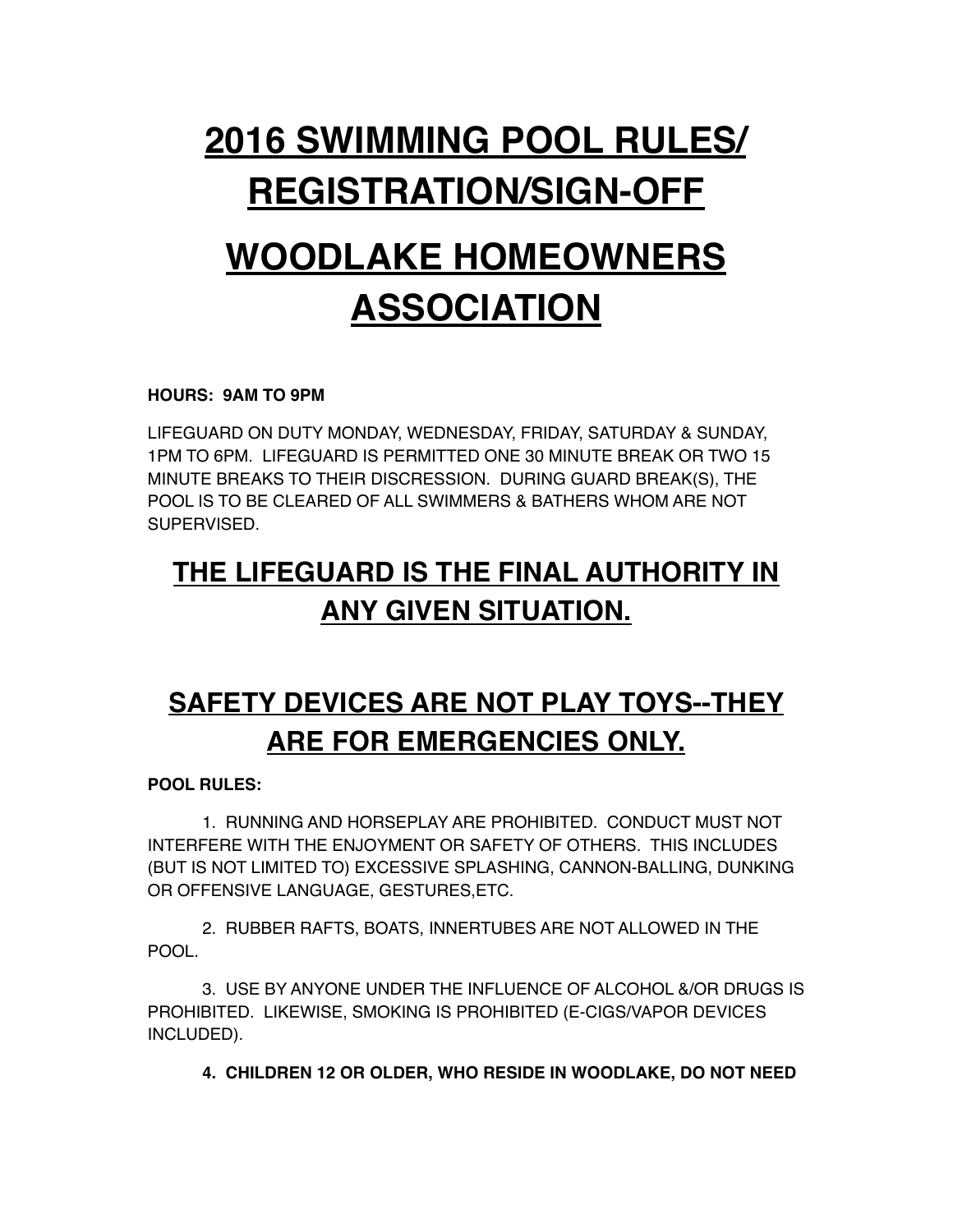**TO BE ACCOMPANIED BY AN ADULT WHEN LIFEGUARD IS ON DUTY.**

**5. CHILDREN 14 OR YOUNGER MUST BE ACCOMPANIED BY A PARENT OR GUARDIAN (18 YEARS OR OLDER), WHEN THE LIFEGUARD IS NOT ON DUTY.**

**6. PERSONS 13-17 YEARS MUST NOT SWIM ALONE.**

7. NO MORE THAN 30 PEOPLE MAY BE IN THE POOL FACILITY AT A TIME.

## **8. NO DIVING!**

9. SWIMMING ATTIRE ONLY ALLOWED IN THE POOL. NO CUT-OFFS, RUNNING SHORTS, ETC.

10. SWIMMING AIDS ARE TO BE USED IN THE SHALLOW END ONLY. NON-SWIMMING CHILDREN UNDER THE AGE OF 5 SHOULD NOT BE IN THE POOL WITHOUT A PARENT/GUARDIAN IMMEDIATELY PRESENT IN THE WATER.

11. A SWIMMING TEST WILL BE GIVEN BY THE LIFEGUARD BEFORE CHILDREN WILL BE ALLOWED TO SWIM IN THE DEEP END OF THE POOL.

**HEALTH:**

## 1. **A CLEANSING SHOWER, TAKEN IN THE POOLHOUSE, IS REQUIRED BEFORE POOL ENTRY.**

2. USE BY ANYONE WITH A COMMUNICABLE DISEASE IS PROHIBITED.

3. USE BY ANYONE WHOM HAS BEEN ILL WITH VOMITING &/OR DIARRHEA (WITHIN THE LAST 2 WEEKS) IS PROHIBITED.

4. CHILDREN WHO ARE NOT POTTY TRAINED MUST WEAR TIGHT FITTING PROTECTIVE COVERINGS.

5. ANYONE WITH SEIZURE, HEART OR CIRCULATORY PROBLEMS SHOULD SWIM WITH A BUDDY.

#### **GENERAL RULES:**

**ACCESS & USE OF THE POOL FACILITY IS SOLELY FOR THE RESIDENTS OF**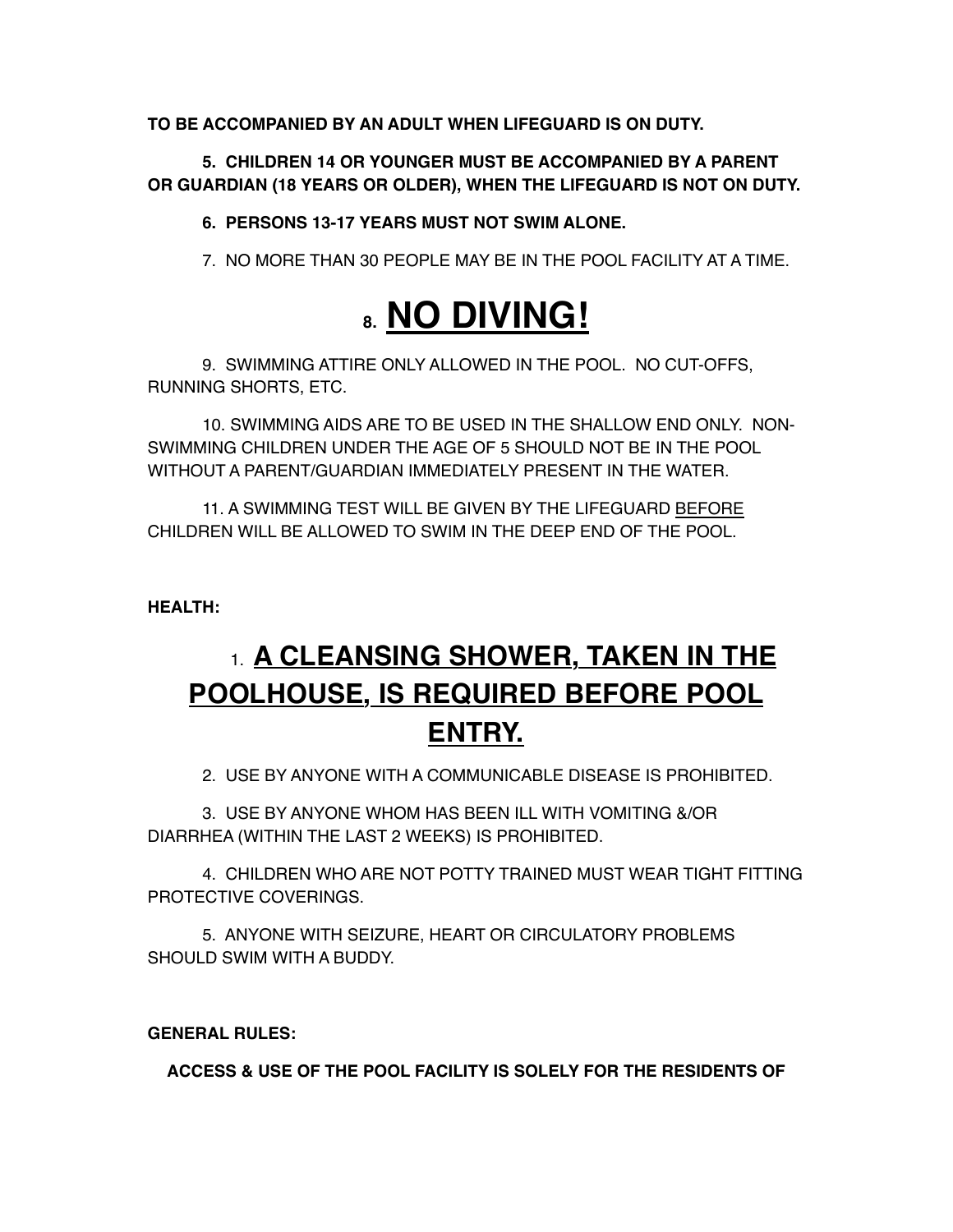#### **WOODLAKE IN GOOD STANDING WITH THE WOODLAKE HOA.**

1. POOL GATE AND BATH HOUSE WILL ALWAYS BE LOCKED. ALL LOCKS WERE CHANGED IN 2013. ALL RESIDENTS WILL BE CHARGED \$3.00 FOR THE KEY (ONE PER HOUSEHOLD). A REPLACEMENT KEY WILL COST \$25.00. KEYS WILL BE DISTRIBUTED TO RESIDENTS 18 YEARS OR OLDER. PROOF OF AGE MAY BE REQUIRED. BEVERAGES (NON-ALCOHOLIC) ARE ALLOWED IN POOL AREA IN NON-GLASS CONTAINERS. EMPTY CONTAINERS MUST BE DISPOSED OF PROPPERLY. FOOD ITEMS ARE ALLOWED ON THE GRASS AREA ONLY.

2. POOL FURNITURE IS NOT ALLOWED TO BE PLACED IN NARROW DECK AREAS FOR GENERAL SAFETY. SEE POSTED SIGNS FOR SPECIFIC AREAS AFFECTED.

3. PETS ARE NOT ALLOWED AT THE POOL FACILITY (POOL, DECK, GRASS, POOLHOUSE).

4. iPODS, MEDIA PLAYERS, RADIOS & ALIKE ARE ALLOWED AT THE POOL ONLY IF EARBUDS ARE USED.

5. BIKES, SKATEBOARDS, SCOOTERS, HOVERBOARDS ARE NOT ALLOWED IN THE POOL AREA. BIKES SHOULD NOT BLOCK THE PATH OR POOL ENTERENCE.

#### **6***. IT IS MANDITORY FOR HOMEOWNERS TO REVIEW THE POOL RULES EACH YEAR. A SIGNED REGISTRATION, ATTATCHED, MUST BE COMPLETED AND RETURNED TO THE POOL MANAGER PRIOR TO USING THE POOL.*

7. ANY ADULT RESIDENT OF WOODLAKE, OR THE LIFEGUARD, HAS THE AUTHORITY TO REMOVE FROM THE POOL AREA ANY PERSON, REGARDLESS OF AGE, BECAUSE OF UNACCEPTABLE BEHAVIOR.

8. THE WOODLAKE BOARD OF TRUSTEES RESERVES THE RIGHT TO DENY POOL PRIVILAGES TO ANY RESIDENT WHO CONTINUES TO VIOLATE THE RULES, OR IS NOT IN GOOD STANDING WITH THE WOODLAKE HOA.

#### **GUESTS/RESIDENTS:**

1. ALL GUESTS MUST BE ACCOMPANIED BY THE SPONSORING ADULT HOMEOWNER IN THE POOL AREA AT ALL TIMES. GUESTS THAT ARE NOT FOLLOWING THE RULES OF CONDUCT POSTED AT THE POOL WILL BE ASKED TO LEAVE, ALONG WITH THE RESIDENT SPONSOR.

2. HOMEOWNERS SHOULD USE GOOD JUDGEMENT WITH THE NUMBER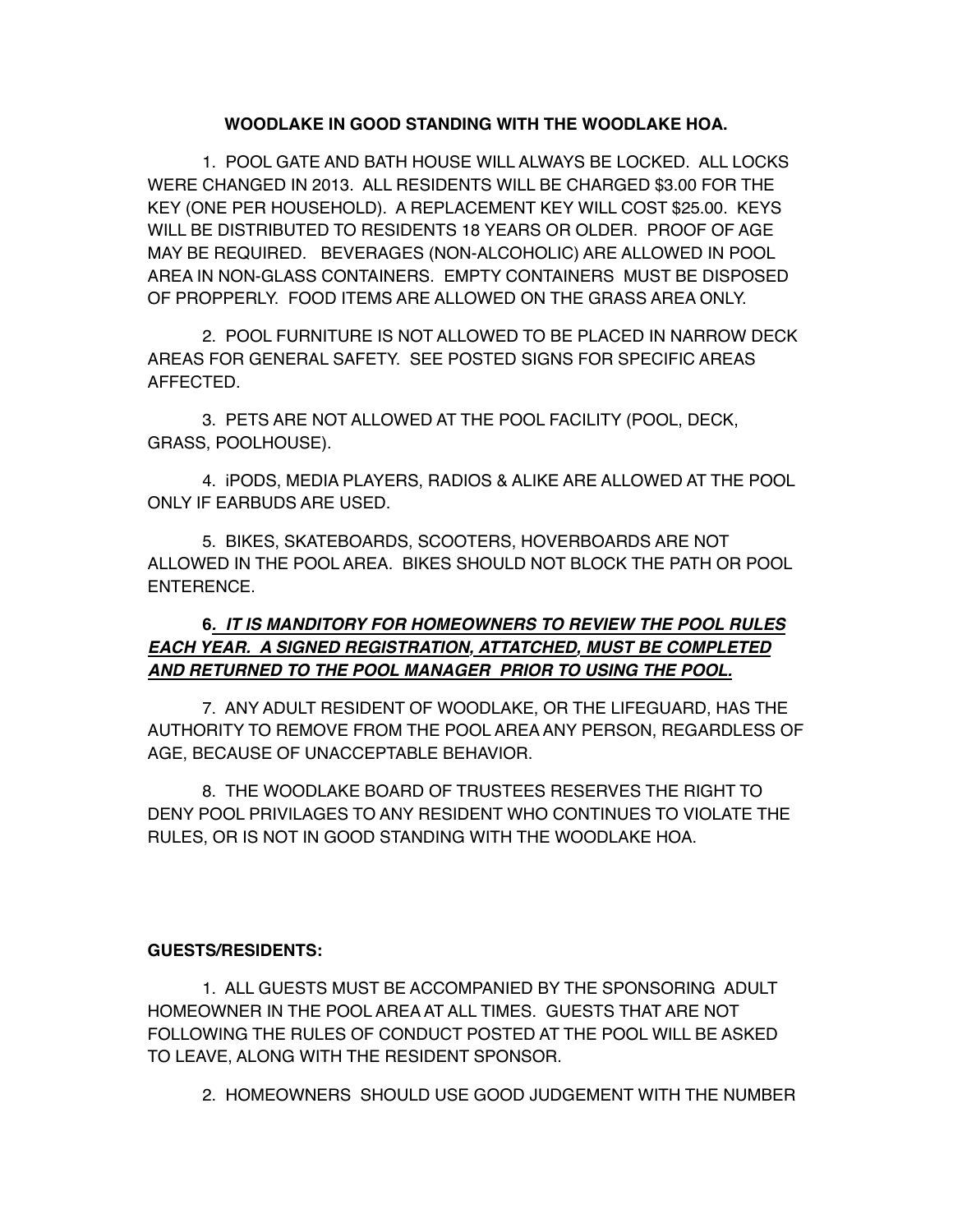OF GUESTS INVITED AT ANY ONE TIME. THE NUMBER OF GUESTS ALLOWED IN THE POOL AREA AT ANY ONE TIME IS SUBJECT TO THE LIMITATION BY THE LIFEGUARD, SHOULD IT BE NECESSARY. WOODLAKE HOMEOWNERS HAVE PRIORITY TO POOL USAGE IF OVERCROWDING EXISTS.

3. TRESPASSERS/VANDALISM ARE SUBJECT TO ARREST BY UNIVERSITY PLACE POLICE.

#### **PRIVATE PARTIES:**

#### **THE POOL FACILITY MAY BE RESERVED FOR A PRIVATE PARTY UNDER THE FOLLOWING CONDITIONS:**

1. THE POOL MAY BE RESERVED FOR ONE HOUR. SHOULD THE PARTY CONTINUE PAST THE HOUR, THE POOL WILL REOPEN FOR ALL RESIDENTS TO USE.

2. A FEE OF \$20.00, PAYABLE TO THE WOODLAKE HOA, WILL BE CHARGED & IS NON-REFUNDABLE. PAYMENT CAN BE SUBMITTED TO THE POOL MANAGER, AND IS DUE AT LEAST 7 DAYS BEFORE THE EVENT. DATE AND HOUR OF PARTY WILL BE POSTED ON THE FENCE-GATE & ON THE WOODLAKE WEBSITE AT LEAST TWO DAYS BEFORE THE PARTY.

3. THE POOL MAY NOT BE RESERVED DURING PEAK HOURS (NOON TO 6PM).

#### **HOMEOWNERS/RESIDENTS RESPONSIBILITIES:**

1. ALL USERS OF THE POOL NEED TO KNOW/FOLLOW THE RULES OF THIS DOCUMENT, POSTINGS AT THE POOL & LIFEGUARD.

2. HOMEOWNERS ARE RESPONSIBLE FOR THE ACTIONS OF THEIR CHILDREN & GUESTS. THEY SHOULD BE DISCUSSED PRIOR TO USING THE POOL.

3. HOMEOWNERS ARE FINANCIALLY RESPONSIBLE FOR THE ACTIONS OF THEIR CHILDREN & GUESTS WHILE IN THE POOL AREA.

4. PLEASE REPORT ACTS OF VANDALISM AND TRESPASSERS TO A BOARD MEMBER.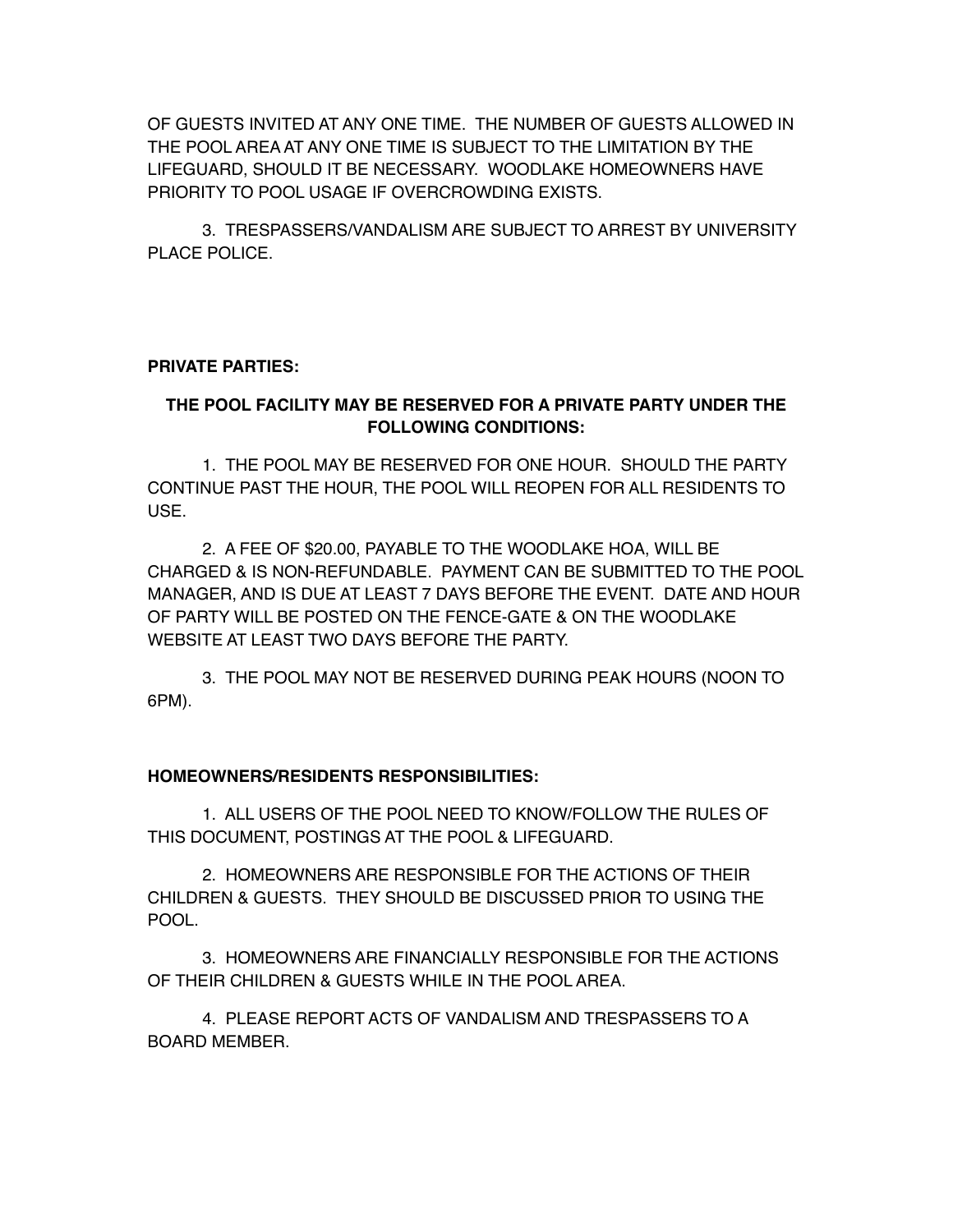# REGISTRATION/SIGNOFF 2016

\_\_\_\_\_\_\_\_\_\_\_\_\_\_\_\_\_\_\_\_\_\_\_\_\_\_\_\_\_\_\_\_\_\_\_\_\_\_\_\_\_\_\_\_\_\_\_\_\_\_\_\_\_\_\_\_\_\_\_\_\_\_\_\_\_\_\_\_\_\_

#### **PLEASE READ, FILL OUT/SIGN OFF:**

 $\overline{\phantom{a}}$ 

**WE REQUEST THAT A PARENT, GRANDPARENT, GUARDIAN GO OVER THE RULES WITH EACH CHILD. LIKEWISE, WE REQUEST THAT EACH RESIDENT GO OVER THE RULES WITH THEIR GUEST(S).**

|                            |                                            | PARENT GRANDPARENT GUARDIAN |  |
|----------------------------|--------------------------------------------|-----------------------------|--|
| (PLEASE CHECK ONE)         |                                            |                             |  |
| <b>WOODLAKE RESIDENT</b>   |                                            |                             |  |
|                            |                                            |                             |  |
| <b>WOODLAKE</b>            |                                            |                             |  |
|                            |                                            |                             |  |
| <b>EMERGENCY TELEPHONE</b> |                                            |                             |  |
|                            |                                            |                             |  |
|                            | LIST OF CHILDREN (FIRST AND LAST NAMES AND |                             |  |
|                            |                                            |                             |  |
|                            |                                            |                             |  |
|                            |                                            |                             |  |
|                            |                                            |                             |  |
|                            |                                            |                             |  |
|                            |                                            |                             |  |
|                            |                                            |                             |  |
|                            |                                            |                             |  |
|                            |                                            |                             |  |

**NOTE: IN ORDER FOR YOUR CHILDREN TO SWIM DURING LIFEGUARD HOURS (WITHOUT PARENTAL SUPERVISION) THIS FORM MUST BE ON FILE. THIS MUST**